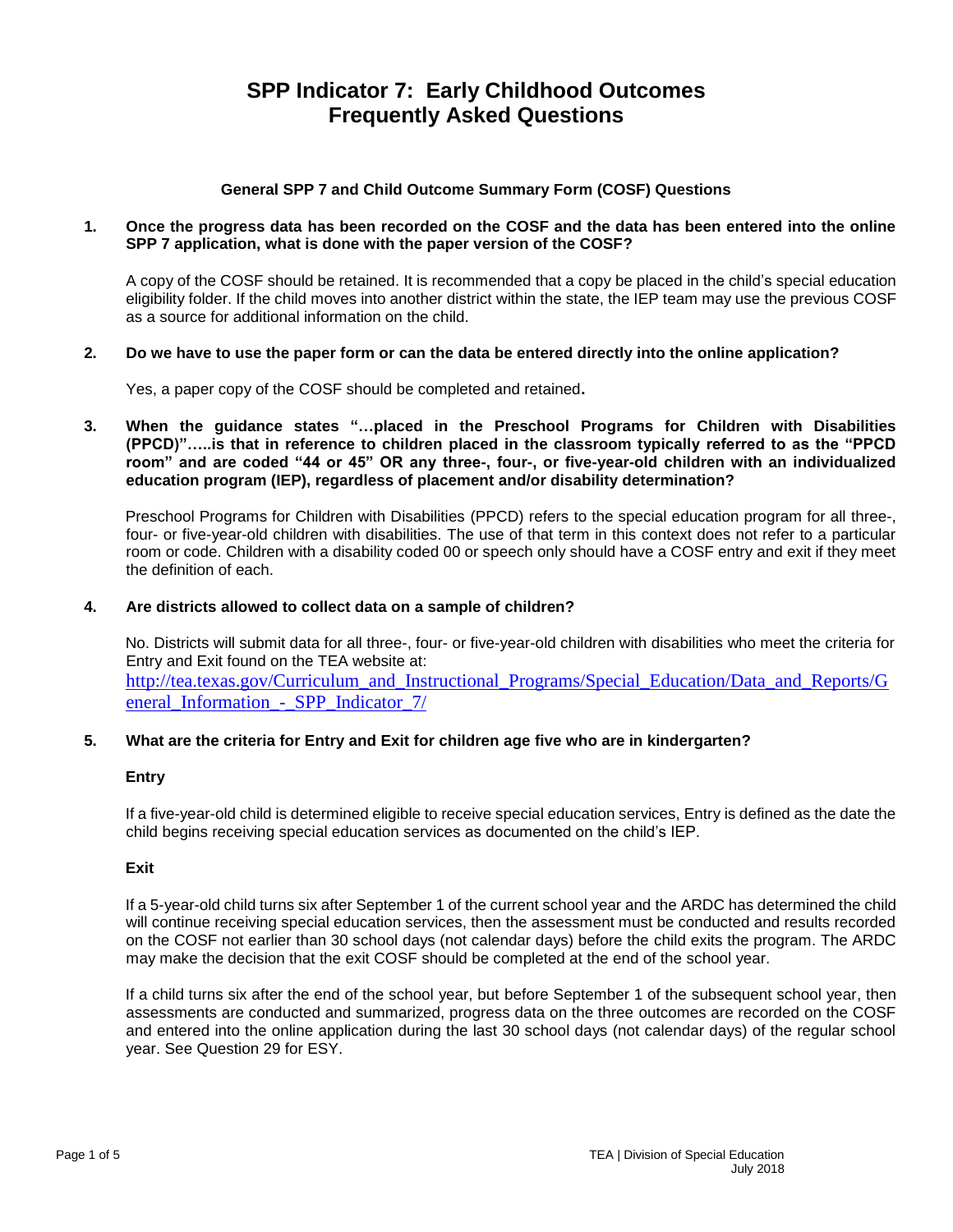# **6. Can a district or charter school complete the rating portion of the COSF at the ARDC meeting?**

Yes. The district or charter school may complete the rating portion of the Entry or Exit COSF prior to or immediately following an ARDC meeting. It is also appropriate to integrate the child outcome measurement into the IEP process by documenting supporting evidence for the COSF throughout the IEP process. For more information visit [http://ectacenter.org/eco/pages/outcomes.asp.](http://ectacenter.org/eco/pages/outcomes.asp)

## **7. Do districts complete the COSF for the children with services plans who are served in a private school?**

Districts should only collect data on three- and four-year-old children who are dually enrolled and who meet the criteria for Entry and Exit found on the TEA website at: [http://tea.texas.gov/Curriculum\\_and\\_Instructional\\_Programs/Special\\_Education/Data\\_and\\_Reports/General\\_Inf](http://tea.texas.gov/Curriculum_and_Instructional_Programs/Special_Education/Data_and_Reports/General_Information_-_SPP_Indicator_7/) ormation - SPP\_Indicator\_7/

#### **8. Should a district report data on the COSF for a five-year-old child who became eligible to receive special education services in March and turns six in April?**

No. The child would be receiving services for less than six months.

#### **9. If a child withdraws and moves to a new district, can the previous district share the child's COSF with the new district?**

Yes. It is recommended that a copy of the COSF be placed in the child's eligibility folder. The new district will need to complete a new entry COSF and enter data into the online SPP 7 application.

## **10. If a child is enrolled and attends for only a few days and then withdraws, is a district required to complete a COSF?**

No.

## **11. Who should be included on the team completing the COSF?**

When selecting members of the rating team, districts should choose individuals who are familiar with the child's functioning in the outcome areas across a variety of situations and settings. Educational professionals and the parents will work together to complete the COSF. The Early Childhood Outcome (ECO) Center has resources to expand team approach and several other resources to help teams determine a child's functioning with regard to the three child outcome statements. Visit [http://ectacenter.org/eco/pages/outcomes.asp.](http://ectacenter.org/eco/pages/outcomes.asp)

## **12. Who completes the COSF for students with speech impairments (SI) who are served in the regular early childhood program?**

The team completing the COSF would need to include the parent and other educational providers (e.g. Speech-Language Pathologist) who are familiar with the child's functioning in the outcome areas.

## **Entry and Exit Questions:**

## **Entry Specific Questions:**

## **13. What date should be used when recording Entry data on the COSF?**

The date the child begins receiving special education services. For children, birth to age three, who receive services for auditory impairments (AI) and/or visual impairments (VI) from districts, see Question #15.

#### **14. Do we collect Entry Data at age three on children who receive AI and/or VI services from districts from birth to age three?**

The rating team will complete the COSF using current assessment data reflecting the child's current functioning levels upon the enrollment of a child with an auditory and/or visual impairment in a PPCD program at age three.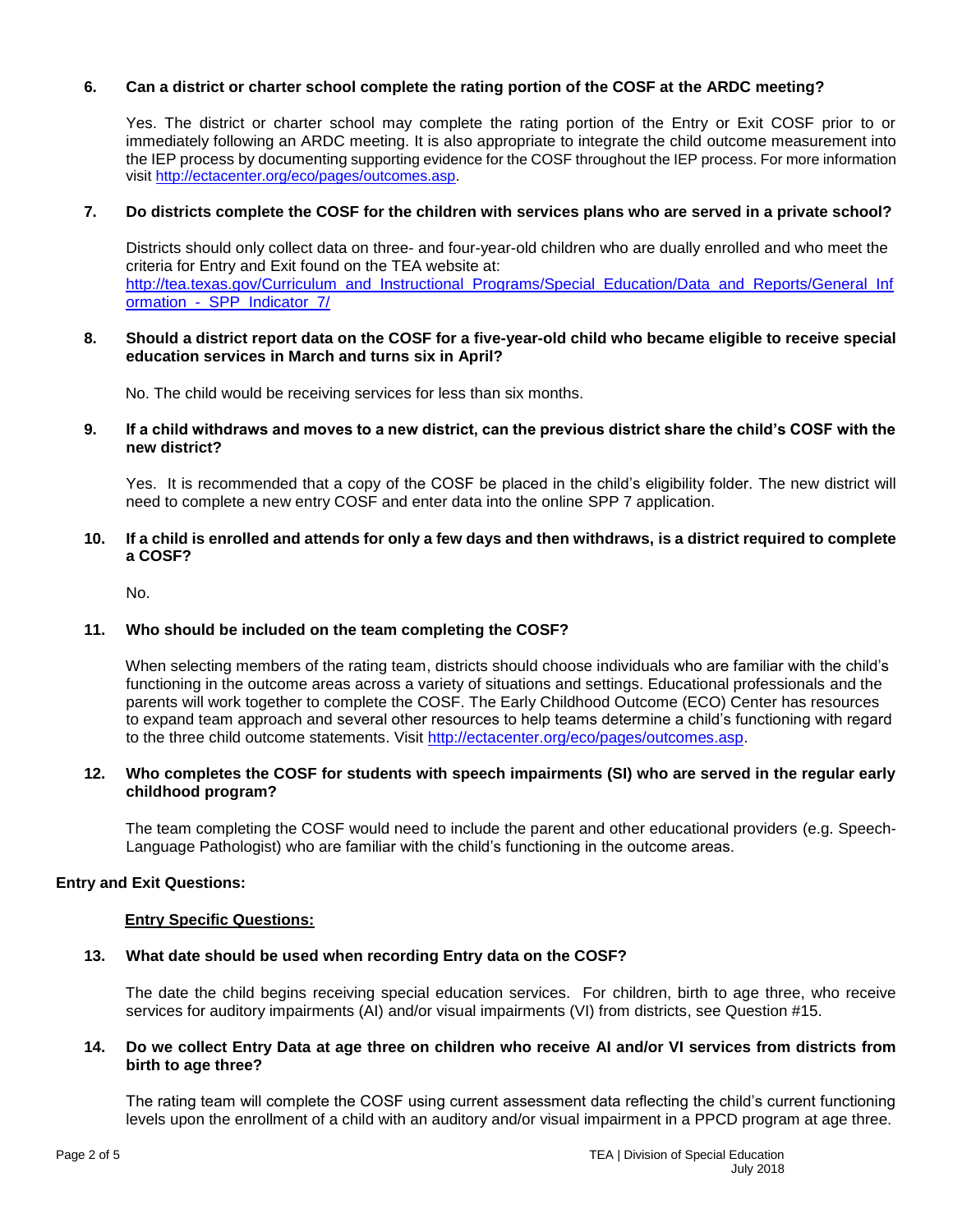#### **15. For districts that rely on ECI assessments for the Entry COSF data, how are they to handle the back date assessment portion of their data entry?**

If a district uses ECI assessments for special education eligibility, the date on the COSF will be the date the student begins special education services.

## **16. A child was receiving services as a three-year-old during the previous school year and was withdrawn from the district. This student returned as a four-year-old and re-enrolled in the same district in January of the next school year. Must an Entry COSF rating be completed on this student within 30 school days (not calendar days) of their re-enrollment?**

A new Entry COSF rating scale may be completed. However, if an Entry COSF exists in the SPP 7 online application for a child, the district does not need to complete another Entry COSF. The application will only allow a child to have one entry record per district.

## **17. How many entries and exits records can a child have listed in the SPP 7 online data application?**

The online data collection application allows a child to have ONE entry record per district and one exit record per child. Once a student has an Entry and Exit record in the system (completed and submitted) the SPP 7 application will not allow another Entry or Exit to be recorded for that student.

## **18. If an ARDC meeting was held months prior to service provision start date (e.g. ARDC in May, Start in August) is the Entry date the date the child first received services?**

Yes. The Entry date is the date the child begins receiving special education services.

## **19. Is the Entry data required for all children receiving services or only those new to the program?**

Districts should report data on children who meet the criteria for Entry and Exit criteria found on the TEA website at:

[http://tea.texas.gov/Curriculum\\_and\\_Instructional\\_Programs/Special\\_Education/Data\\_and\\_Reports/G](http://tea.texas.gov/Curriculum_and_Instructional_Programs/Special_Education/Data_and_Reports/General_Information_-_SPP_Indicator_7/) [eneral\\_Information\\_-\\_SPP\\_Indicator\\_7/](http://tea.texas.gov/Curriculum_and_Instructional_Programs/Special_Education/Data_and_Reports/General_Information_-_SPP_Indicator_7/)

## **20. Is entry based on child's chronological age or at a certain point in time (e.g. child's birth date or September 1st)?**

Entry is based on when a child begins receiving special education services (enters PPCD) for the first time in a district or charter school, not on a specific date in time such as September 1st or when the child turns age three, four, or five.

## **21. Does the COSF need to be completed when the period of time between a child's services is initiated and the end of the school year is less than 30 days?**

A COSF must be completed if all assessments have been done, parent input has been gathered, and the rating team has a chance to meet and complete the COSF. It is recommended the COSF be completed as soon as possible after the child's entry in the program.

## **22. How soon after the child begins to receive services or transfers into a district will entry data be collected?**

Entry data should be recorded within 30 school days (not calendar days) after the child begins receiving special education services (enters PPCD).

## **23. Can exit data from ECI be used for COSF Entry data for preschool services?**

Yes. It can be used as one of the sources of information for the COSF.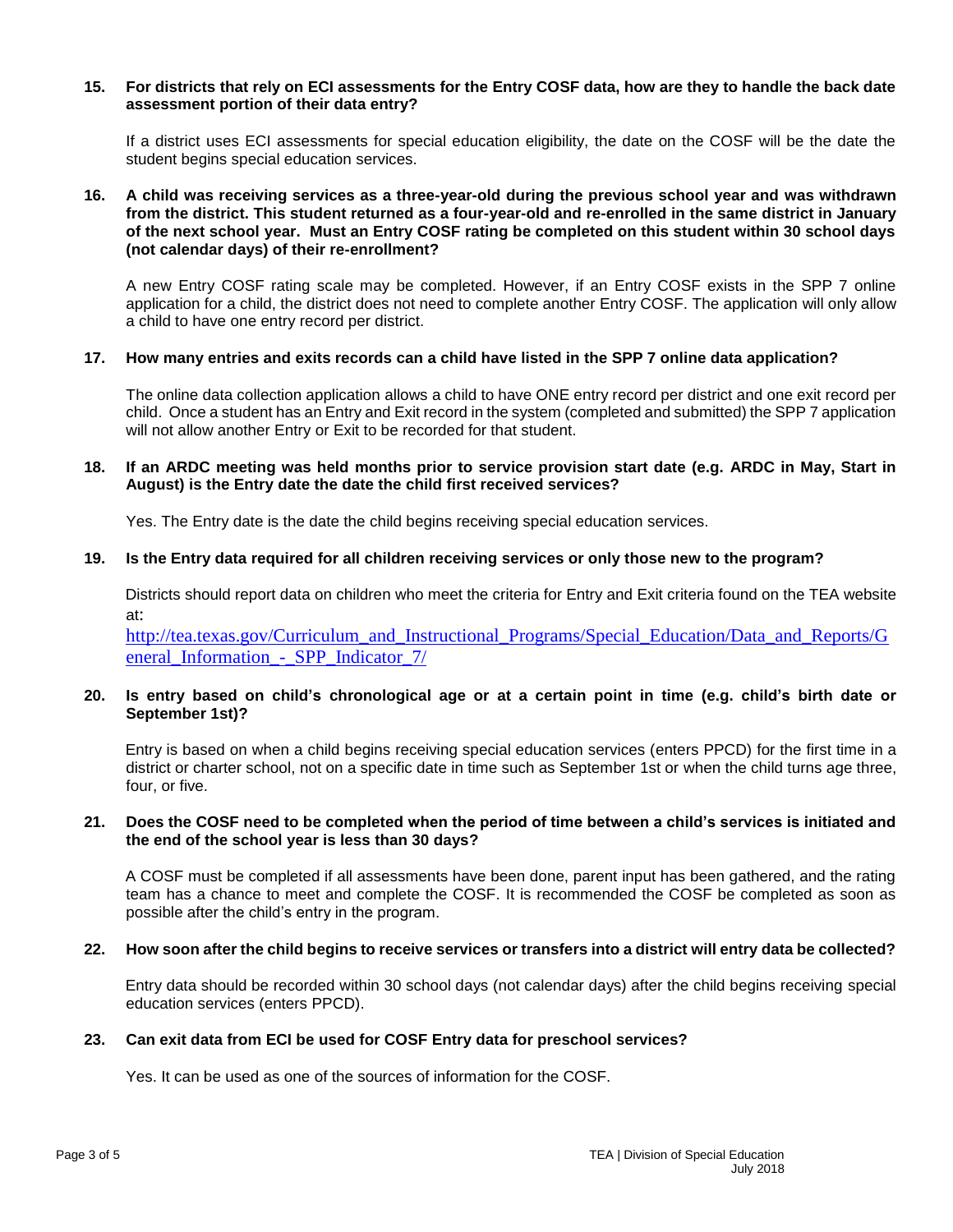## **Exit Specific Questions:**

#### **24. What date should be used on the COSF when recording Exit data?**

The last day the child received special education services in PPCD should be used when recording Exit data on the COSF.

#### **25. Is Exit data recorded on the same COSF that contains the child's Entry data?**

No. A second COSF must be used to record the Exit data. All students who exit from the program will have two completed COSFs in their eligibility folder.

#### **26. Do we complete questions A (top portion of the COSF) and B (bottom portion of the COSF) for exit?**

Districts must complete questions A and B on a second COSF. All students who exit from the program will have one completed Entry COSF and one completed Exit COSF in their eligibility folder.

#### **27. When collecting Exit data, how long does a district have to complete the COSF rating after a child has stopped receiving services and exited the program?**

The COSF should be completed as soon as possible after the student is no longer receiving services.

#### **28. Does the six months of consecutive service include extended school year (ESY) services?**

No. ESY is not included when calculating the consecutive months of service.

#### **29. When are Exit data collected on the child who turns six in July or August?**

If a child turns six after the end of the school year, or on or before September 1 of the subsequent school year, then assessments are conducted and summarized, progress data on the three outcomes are recorded on the COSF and entered into the online application during the last 30 school days (not calendar days) of the regular school year. In the case of a child receiving ESY, the assessments must be conducted, ratings completed and results reported prior to ESY.

## **30. How many Exits can a child have recorded in the SPP 7 application?**

In the SPP 7 application, a child can only have ONE Exit record. Once a student has an Entry and Exit record in the system (completed and submitted) the SPP 7 application will not allow another Entry or Exit to be recorded for that student in the same district.

## **31. What happens to the Entry record of students who leave a campus and never have an Exit record completed?**

Beginning in 2015-2016 data collection, all students who meet the criteria for exiting must have an exit reason recorded in the data collection prior to certification and submission.

#### **32. Will the campus be held accountable for a student with an Entry completed, but no Exit record?**

The district will be held accountable for reporting all children, ages three through five, who meet the Entry and Exit criteria.

#### **TEAL ID Questions:**

#### **33. My TEAL request to access the online application as the District Certifier was denied. The reason for denial states that there is "only one certifier per district allowed". What does this mean?**

This indicates there is a person who is currently identified as the District Certifier. If the person established as the certifier has left that position or the district, that role will need to be revoked by the superintendent before a new